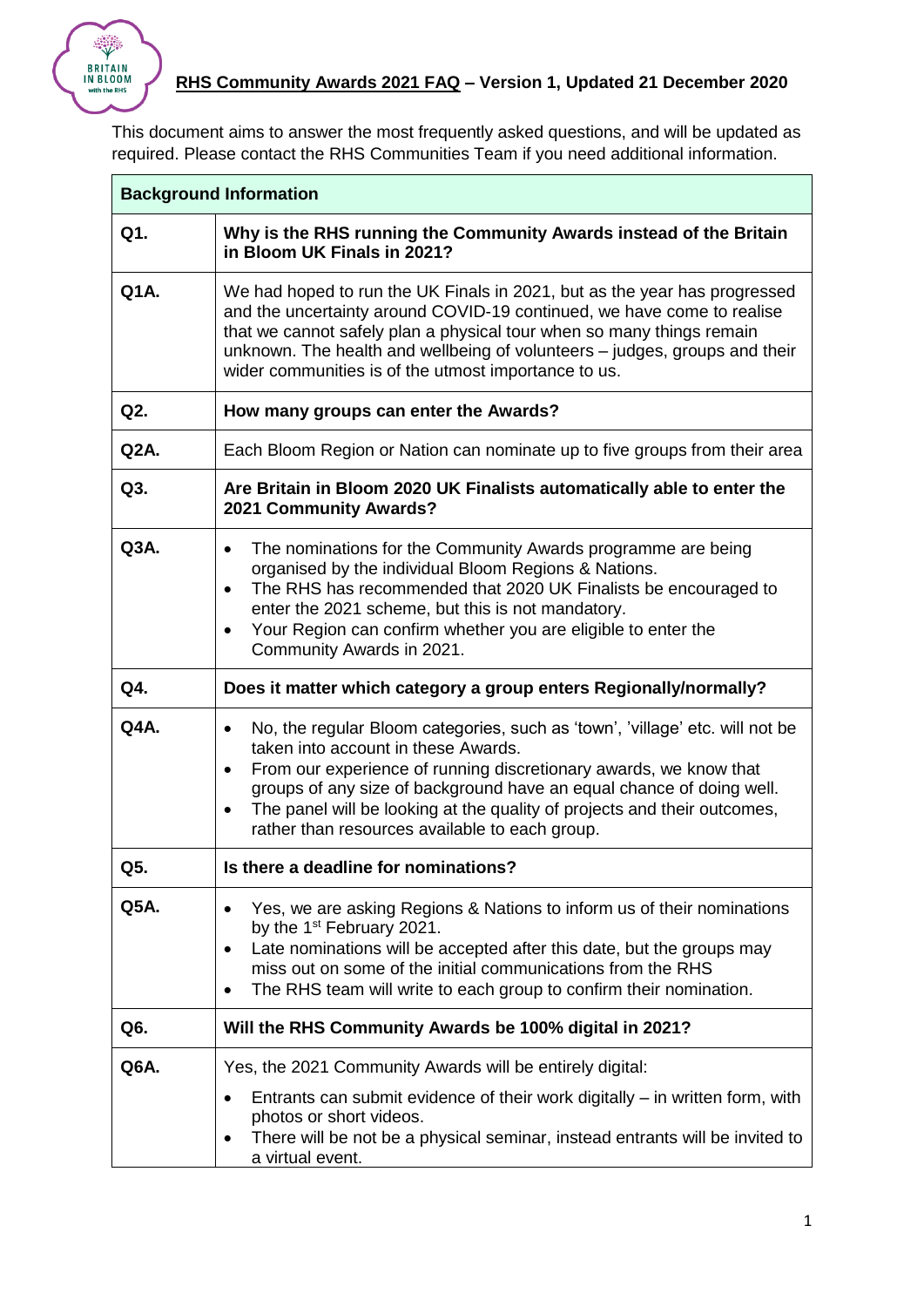

|       | The assessment panels will meet virtually to discuss the entries.<br>$\bullet$                                                                                                                                                                                                                                                                                                                                                                             |
|-------|------------------------------------------------------------------------------------------------------------------------------------------------------------------------------------------------------------------------------------------------------------------------------------------------------------------------------------------------------------------------------------------------------------------------------------------------------------|
| Q7.   | Why are the categories different to the usual Bloom criteria?                                                                                                                                                                                                                                                                                                                                                                                              |
| Q7A.  | It would not be possible to replicate the Bloom UK Finals digitally and<br>maintain the same standards, and we do not want to simply duplicate the<br>Regional judging in 2021.                                                                                                                                                                                                                                                                            |
|       | The Community Awards categories were chosen because they reflect the<br>activities groups have been doing in the last 12 months but also because<br>they have enduring relevance beyond the pandemic.                                                                                                                                                                                                                                                      |
|       | <b>Entering the Awards &amp; the Categories</b>                                                                                                                                                                                                                                                                                                                                                                                                            |
| Q8.   | How do groups enter the Awards?                                                                                                                                                                                                                                                                                                                                                                                                                            |
| Q8A.  | The RHS team will provide participating groups (that have been<br>$\bullet$<br>nominated by their Region) with more information about the Awards.<br>Entrants can upload digital evidence of their work (e.g. text, photos,<br>$\bullet$<br>video) anytime between the beginning of March and the 25 July 2021<br>Full guidance on how to submit digital evidence will be provided, e.g.<br>$\bullet$<br>format of photos, limitations on word count, etc. |
| Q9.   | Can a group amend their entry online?                                                                                                                                                                                                                                                                                                                                                                                                                      |
| Q9A.  | Yes, entrants can make changes up to the closing date - 25 July 2021.<br>٠<br>Panels will not view the entries until after this day.<br>$\bullet$                                                                                                                                                                                                                                                                                                          |
| Q10.  | How many categories are there and how many can each group enter?                                                                                                                                                                                                                                                                                                                                                                                           |
| Q10A. | There are five categories, and each group can enter a maximum of<br>three of them.                                                                                                                                                                                                                                                                                                                                                                         |
| Q11.  | Do groups have to enter three categories?                                                                                                                                                                                                                                                                                                                                                                                                                  |
| Q11A. | Not at all, a group can choose to enter just one category, two categories<br>or three categories.                                                                                                                                                                                                                                                                                                                                                          |
| Q12.  | What are the categories?                                                                                                                                                                                                                                                                                                                                                                                                                                   |
| Q12A. | Please see the Category Overview Document for more details, but in outline<br>the five categories are:                                                                                                                                                                                                                                                                                                                                                     |
|       | Nourishing Your Community: Growing, sharing and enjoying food<br>I.<br>can be one the simplest ways to connect with people. This category<br>focuses on how groups are using food growing as a tool to support<br>their communities and bring people together.                                                                                                                                                                                             |
|       | Ш.<br>Planting with Purpose: Plants are amazing - they can play an<br>important role in solving everyday problems and improving all of our<br>lives. This category focuses on how Bloom groups are using plants<br>and gardens in creative ways to address specific challenges in their<br>communities.                                                                                                                                                    |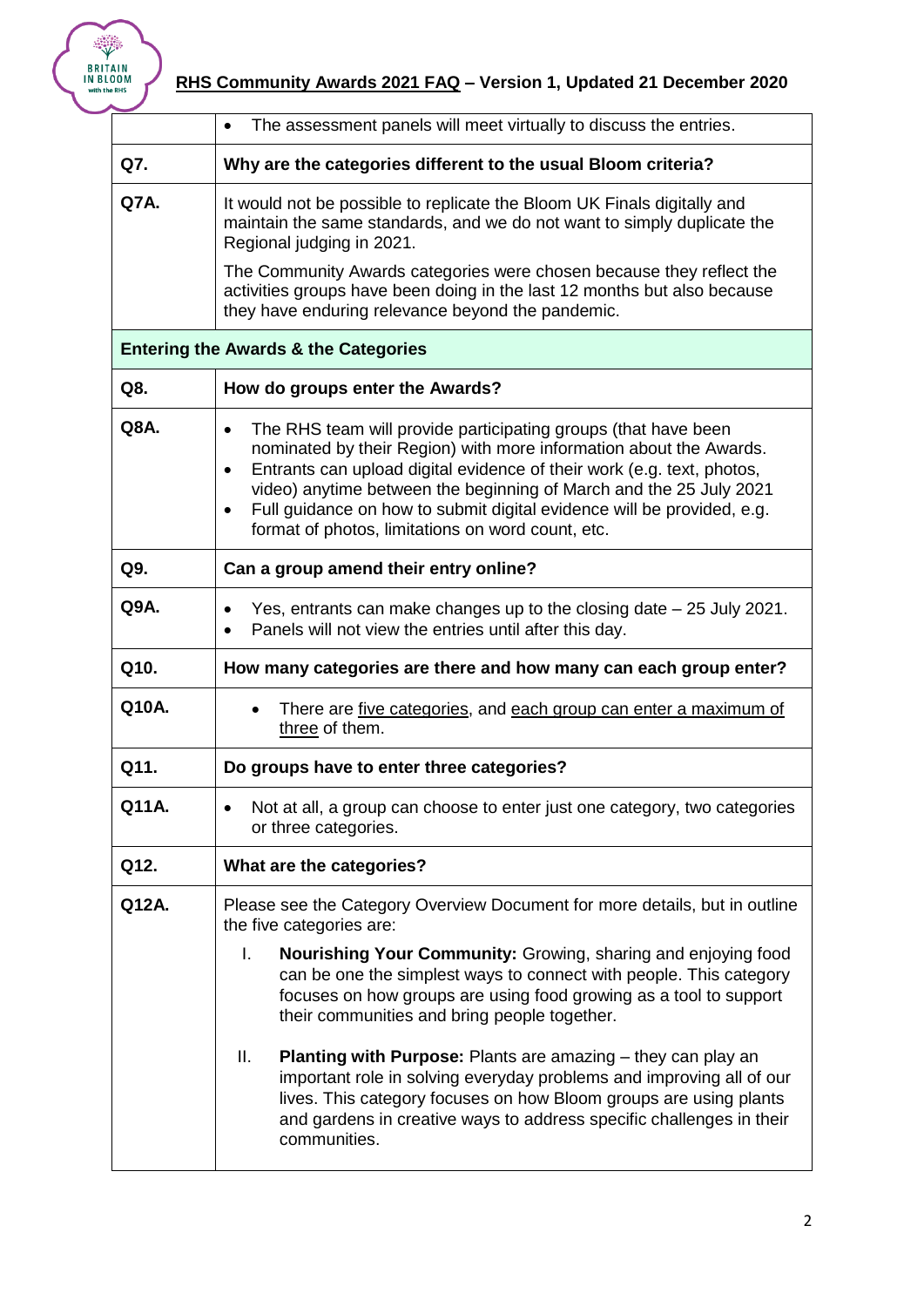## **RHS Community Awards 2021 FAQ – Version 1, Updated 21 December 2020**

|                                                   | III.<br>Nature Friendly Gardening: Every single outdoor space, including<br>the very smallest, can be an important habitat for wildlife; and<br>gardening in a nature-friendly way does not mean compromising on<br>quality. This category recognises the work groups are doing to make<br>the spaces they care for wildlife-friendly.<br>IV.<br><b>Green Solutions:</b> Plants and trees have many positive impacts on the<br>environment and people's wellbeing. How we grow and manage local<br>green spaces can have a significant impact on issues like noise and<br>air pollution, heatwaves and flooding, as well as climate change. This<br>category recognises the work that groups are doing to create nature- |  |
|---------------------------------------------------|--------------------------------------------------------------------------------------------------------------------------------------------------------------------------------------------------------------------------------------------------------------------------------------------------------------------------------------------------------------------------------------------------------------------------------------------------------------------------------------------------------------------------------------------------------------------------------------------------------------------------------------------------------------------------------------------------------------------------|--|
|                                                   | based solutions to environmental challenges in their community.<br><b>Cultivating Your Community: Community gardening can strengthen</b><br>V.<br>communities and help build links between diverse groups of people.<br>This category focuses on how groups are reaching out to include<br>others from their community and enabling more people to enjoy the<br>benefits of growing.                                                                                                                                                                                                                                                                                                                                     |  |
| Q13.                                              | Why have you included examples of activity to accompany each<br>category?                                                                                                                                                                                                                                                                                                                                                                                                                                                                                                                                                                                                                                                |  |
| Q13A.                                             | The examples of activity are simply illustrations of the type of activities<br>$\bullet$<br>groups could be doing.<br>They are not an exhaustive list and panellists will not be expecting<br>$\bullet$<br>groups to be carrying out these activities.<br>Please simply use them as a guide and inspiration for your own unique<br>٠<br>work.                                                                                                                                                                                                                                                                                                                                                                            |  |
| <b>Eligible Projects &amp; Assessment Process</b> |                                                                                                                                                                                                                                                                                                                                                                                                                                                                                                                                                                                                                                                                                                                          |  |
| Q14.                                              | Are the panels just looking for new or large-scale projects?                                                                                                                                                                                                                                                                                                                                                                                                                                                                                                                                                                                                                                                             |  |
| Q14A.                                             | No, projects can be of any size or scale.<br>Groups are welcome to submit ongoing projects or enhancements to<br>$\bullet$<br>existing projects, as well as new ones.<br>However all projects should be initiated and/or maintained by the group.<br>$\bullet$                                                                                                                                                                                                                                                                                                                                                                                                                                                           |  |
| Q15.                                              | Should groups seek appropriate permission before commencing a<br>project?                                                                                                                                                                                                                                                                                                                                                                                                                                                                                                                                                                                                                                                |  |
| Q15A.                                             | Yes, if your group is undertaking a project that requires landowner<br>$\bullet$<br>permission or other permissions, e.g. from the council, please ensure<br>you obtain appropriate permission before commencing any work.<br>If you are uncertain what permission might be required, please check<br>$\bullet$<br>with all relevant parties, e.g. landowners or local council.                                                                                                                                                                                                                                                                                                                                          |  |
| Q16.                                              | Will the assessment panel take the recent conditions into account<br>when assessing entries?                                                                                                                                                                                                                                                                                                                                                                                                                                                                                                                                                                                                                             |  |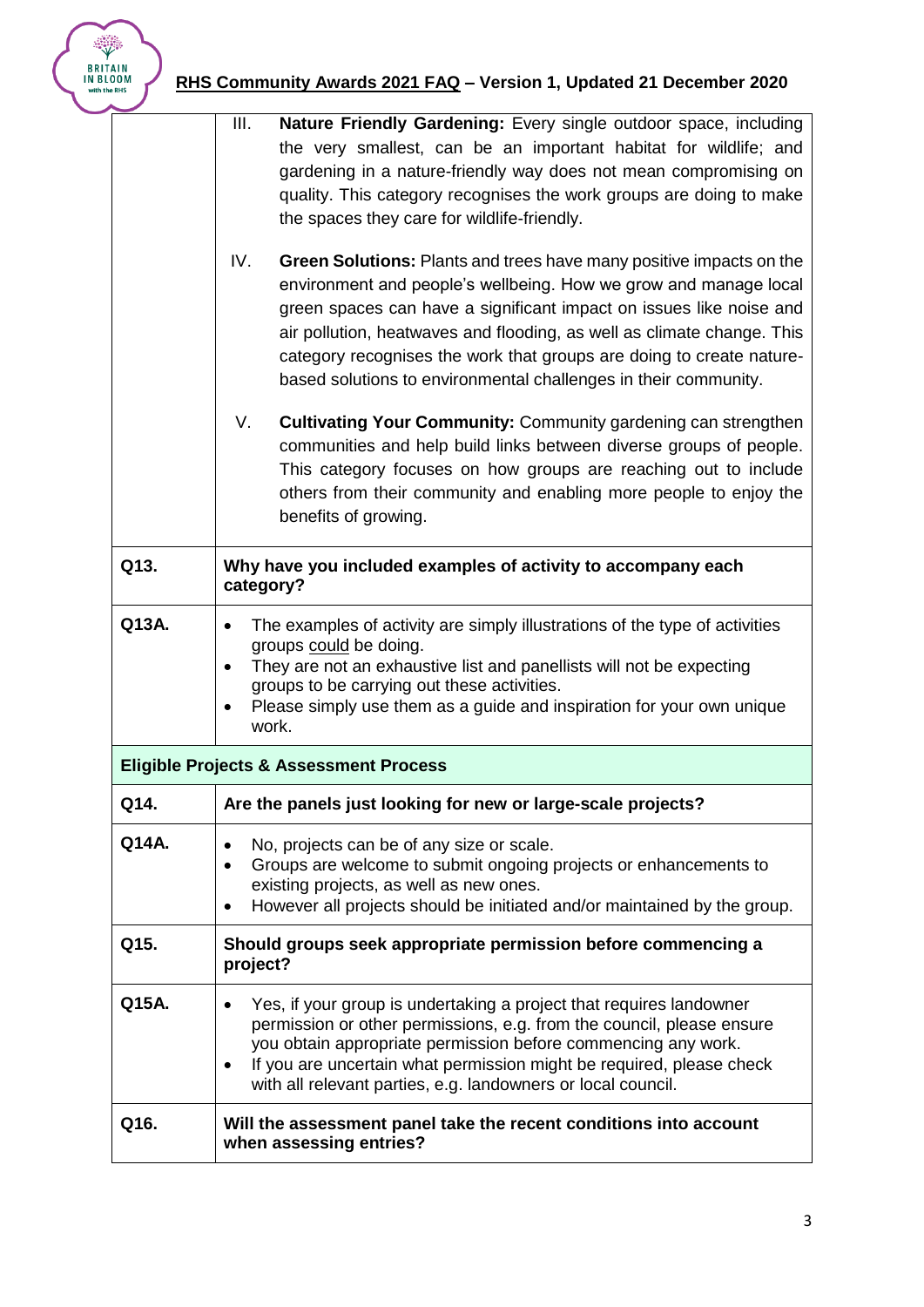

## **RHS Community Awards 2021 FAQ – Version 1, Updated 21 December 2020**

| Q16A.                                | Yes, the panel will take the pandemic lockdown conditions into account<br>$\bullet$<br>when assessing entries.<br>The panel will also take extreme weather and other conditions into<br>$\bullet$<br>account when assessing entries.                                                                                                                                                                                                                                |  |  |
|--------------------------------------|---------------------------------------------------------------------------------------------------------------------------------------------------------------------------------------------------------------------------------------------------------------------------------------------------------------------------------------------------------------------------------------------------------------------------------------------------------------------|--|--|
| Q17.                                 | Should the pandemic rules be adhered to at all times?                                                                                                                                                                                                                                                                                                                                                                                                               |  |  |
| Q17A.                                | Yes, please do ensure your group follows the latest Government(s)<br>$\bullet$<br>guidance in your area when carrying out your work.<br>The panels do not expect to see images that flout the social-distancing<br>٠<br>rules.                                                                                                                                                                                                                                      |  |  |
| Q18.                                 | Who sits on the assessment panels?                                                                                                                                                                                                                                                                                                                                                                                                                                  |  |  |
| Q18A.                                | The panellists are a mixture of Bloom UK Finals Judges, RHS staff and<br>$\bullet$<br>subject experts.<br>The panellist have helped the RHS develop the categories.<br>$\bullet$<br>More information on the panel members will be made available in 2021.                                                                                                                                                                                                           |  |  |
| Q19.                                 | How will the panels assess the entries?                                                                                                                                                                                                                                                                                                                                                                                                                             |  |  |
| Q19A.                                | The panellists want to hear the groups' stories.<br>$\bullet$<br>They will assess the entries against a set of six key questions - please<br>$\bullet$<br>see the Category Overview Document for details.<br>They will review the evidence submitted by groups in the form of written<br>$\bullet$<br>narrative, photographs or short videos.<br>The panellists will short-list the entries and deliberate them to agree<br>$\bullet$<br>upon the outstanding ones. |  |  |
|                                      | <b>Support for Entrants</b>                                                                                                                                                                                                                                                                                                                                                                                                                                         |  |  |
| Q20.                                 | What support will be available for the groups entering the Awards?                                                                                                                                                                                                                                                                                                                                                                                                  |  |  |
| Q20A.                                | Guidance documents will detail the step-by-step application process.<br>$\bullet$<br>Resources be available will for groups who want to learn how to take<br>$\bullet$<br>better photographs or create short videos using a mobile phone.<br>An online event in March will enable groups to ask the assessment<br>$\bullet$<br>panels questions.<br>The RHS Communities team will also be available to answer questions<br>$\bullet$<br>at any time.                |  |  |
| Q21.                                 | Will entrants be able to 'meet the panel' before for submitting their<br>entry?                                                                                                                                                                                                                                                                                                                                                                                     |  |  |
| Q21A.                                | Yes, entrants will be invited to a virtual Q&A event to meet assessment<br>$\bullet$<br>panel members.                                                                                                                                                                                                                                                                                                                                                              |  |  |
| <b>Recognition &amp; Celebration</b> |                                                                                                                                                                                                                                                                                                                                                                                                                                                                     |  |  |
| Q22.                                 | Will every entrant be recognised in some way?                                                                                                                                                                                                                                                                                                                                                                                                                       |  |  |
| Q22A.                                | Yes every entrant will be recognised with a certificate in 2021                                                                                                                                                                                                                                                                                                                                                                                                     |  |  |
| Q23.                                 | Will there be an overall winner in each category?                                                                                                                                                                                                                                                                                                                                                                                                                   |  |  |